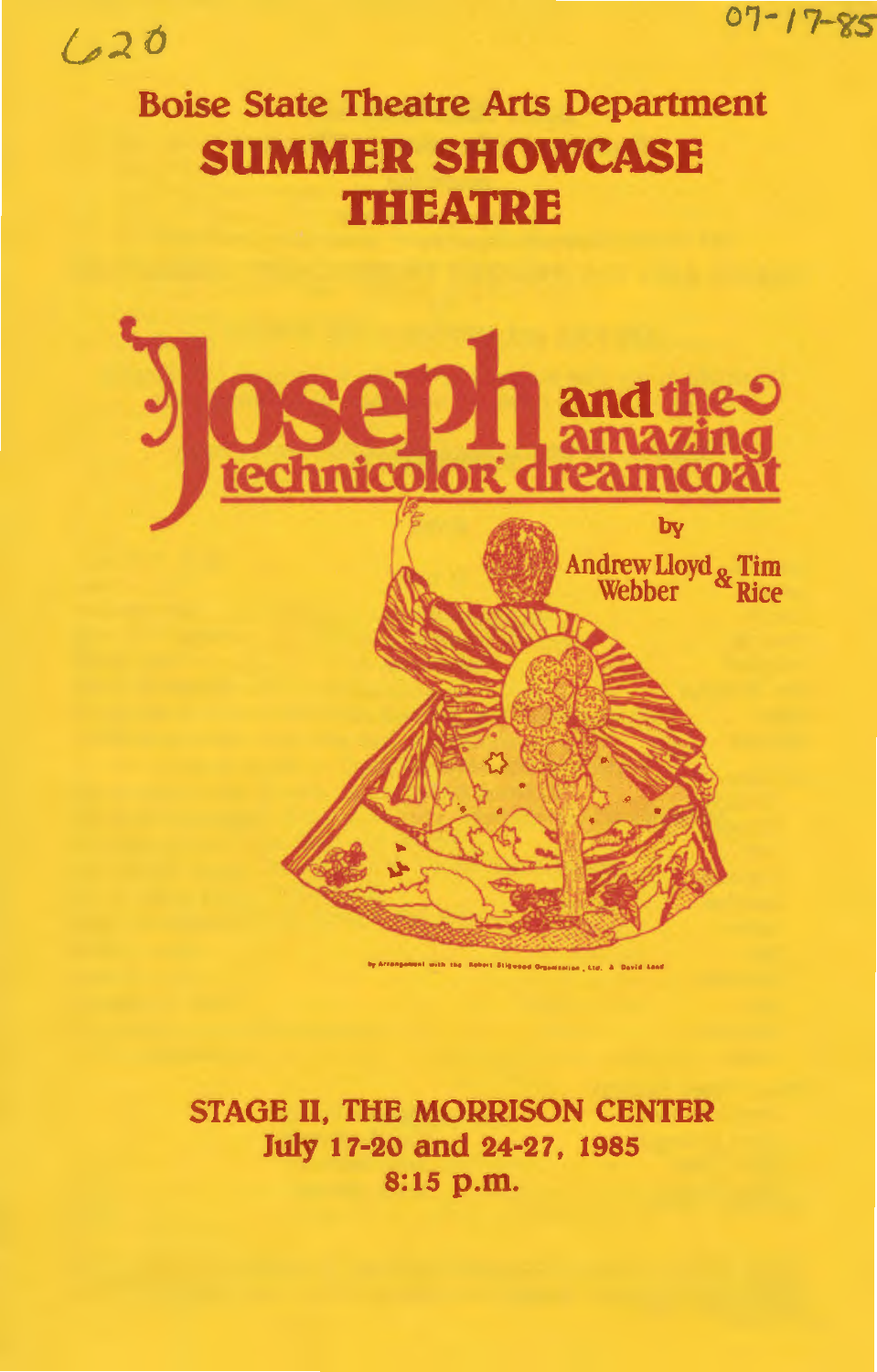# **Boise State University Summer Showcase Theatre**  *presents*

By arrangement with The Robert Stigwood Organization Limited and David Land **JOSEPH AND THE AMAZING TECHNICOLOR DREAMCOAT** 

*by* 

# **TIM RICE and ANDREW LLOYD WEBBER**

Copyright in this play is owned by Novello & Company Ltd., London Technicolor is the registered trade mark of Technicolor Inc.

Based on the biblical adaptation of the Joseph parable.

#### **CAST**

| <b>Brothers</b>        |
|------------------------|
|                        |
|                        |
|                        |
|                        |
|                        |
|                        |
|                        |
|                        |
|                        |
|                        |
|                        |
| Wives. Slaves. Dancers |

Lorena M. Davis Maria DeAngelis Maria Lewis Violet Lynch

Heather Nisbett Camille Pavesic Kristi Stamos Jamie Wenske

"Joseph and the Amazing Technicolor Dreamcoat" is presented through special arrangement with Music Theatre International, I 49 East 52nd Street, New York. NY 10022.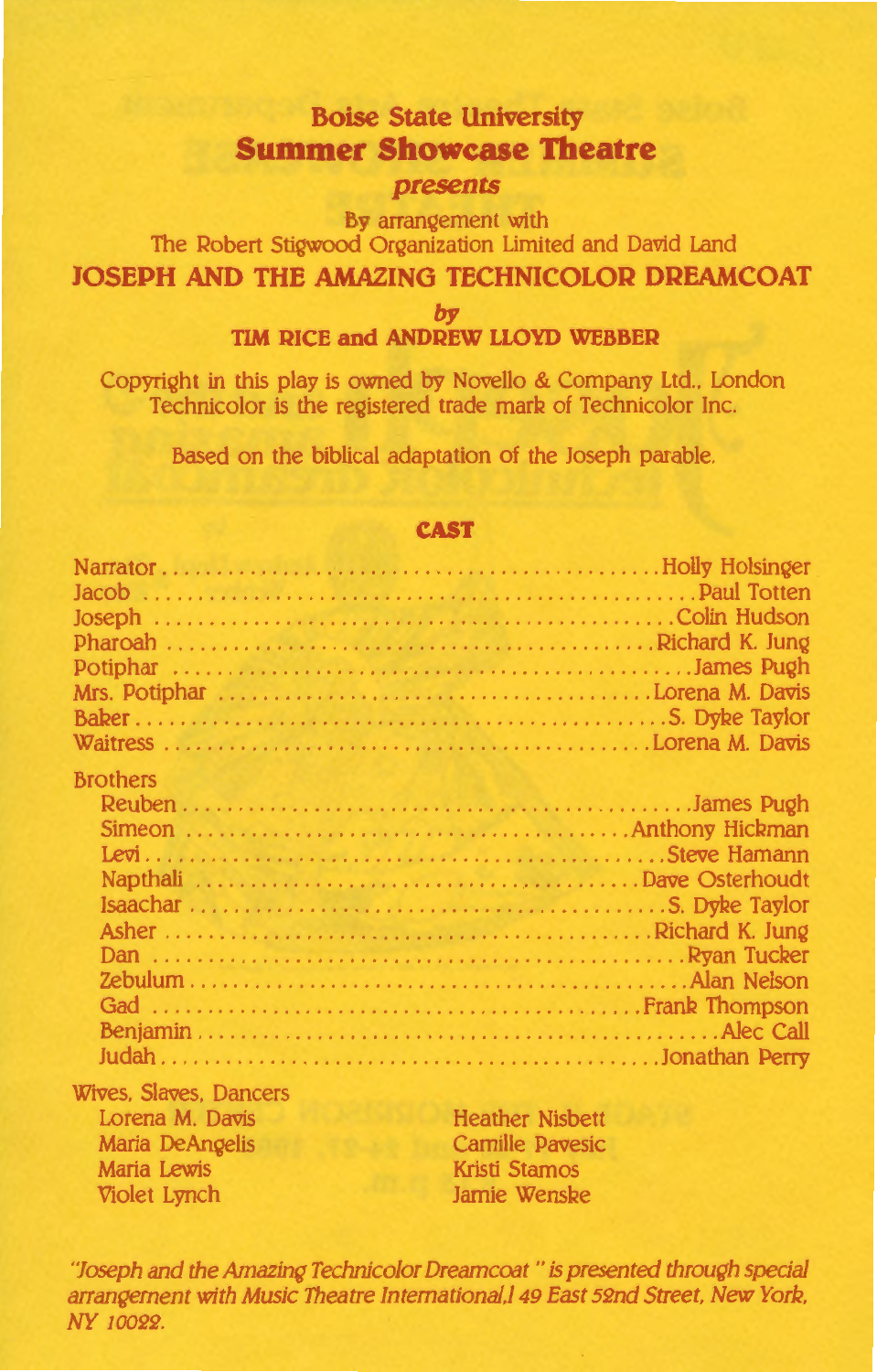# **Act I**

- 1. Prologue You Are What You Feel (Narrator)
- 2. Jacob & Sons (Narrator and Choir)
- 3. Joseph's Coat (Narrator, Brothers. Wives)
- 4. Joseph's Dreams (Joseph and Brothers)
- 5. Poor Poor Joseph (Narrator. Brothers. Wives)
- 6. One More Angel in Heaven (Levi and Brothers)
- 7. Potiphar (Potiphar. Mrs. Potiphar and Narrator)
- 8. Close Every Door (Joseph)
- 9. Go Go Go Joseph (Narrator, Baker, Waitress and Cheerleaders)

#### **INTERMISSION**

#### **Act II**

- 1. Pharoah's Story (Narrator and Handmaidens)
- 2. Poor Poor Pharoah (Narrator. Waitress. Pharaoh)
- 3. Song of the King (Pharoah and Slaves)
- 4. Pharoah's Dream Explained (Joseph)
- 5. Stone the Crows (Pharoah, Narrator and Adoring Girls)
- 6. Those Canaan Days (Napthali and Brothers)
- 7. The Brothers Come to Egypt (Narrator and Brothers)
- 8. Grovel Grovel (Joseph, Narrator and Brothers)
- 9. Who's the Thief? (Joseph, Narrator. Brothers and Handmaidens)
- 10. Benjamin Calypso (Dan and Brothers)
- 11. Joseph All the Time (Narrator. Joseph and Brothers)
- 12. Jacob in Egypt (Entire Cast)
- 13. Any Dream Will Do (Joseph and Entire Cast)

#### **ORCHESTRA**

| Methods of Dance |  |
|------------------|--|
|                  |  |
|                  |  |
|                  |  |